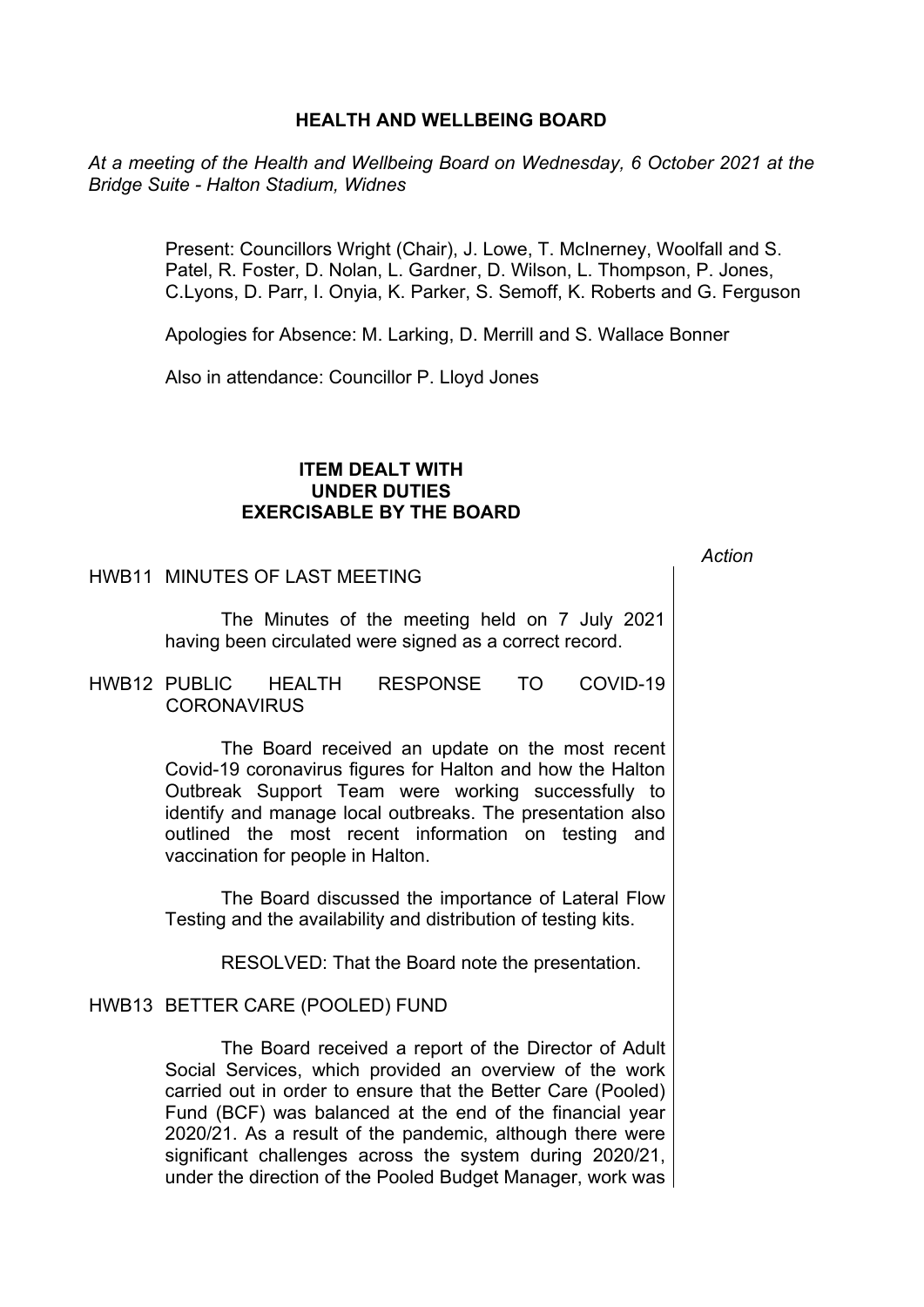undertaken by colleagues across the Council and the Clinical Commissioning Group, to review the BCF schemes within the pooled budget. The work identified areas for savings and introduced new ways of working/reconfigured services within the Borough to relieve pressures across the system, including financial pressures. Examples of the work undertaken was outlined in the report.

The Board noted that as a consequence of the work undertaken during the previous 12-18 months, at the end of the financial year 2020/21 the BCF budget was £157k under budget. After deducting the overspend for the previous financial year, this left an underspend positon of 40k.

RESOLVED: That the report be noted.

### HWB14 ONE HALTON ICP POSTION STATEMENT

The Board considered a report which provided a position statement in relation to:

- The development of Cheshire & Merseyside Health and Care Partnership as an Integrated Care System (ICS); and
- One Halton and the development of the One Halton Integrated Care Partnership (ICP).

The ICS guidance had been published on 2 September and as part of the new ICS arrangements, ICS Leaders should confirm their proposed place-based partnership arrangements for 2022/23, including their boundaries, leadership and membership by 1 April 2022.

In addition, the report also provided detailed information on the One Halton Integrated Partnership meetings held on 18 August and 15 September and the Workshops held on 18 August and 17 September.

RESOLVED: That the report be noted.

### HWB15 JOINT STRATEGIC NEEDS ASSESSMENT (JSNA) SUMMARY

The Board were updated on the Joint Strategic Needs Assessment which analysed the health needs of the population to inform and guide commissioning of health, wellbeing and social care services within local authority areas. The JSNA underpined the health and wellbeing strategy and commissioning plans. A copy of the summary document for the Halton JSNA 2021 had been previously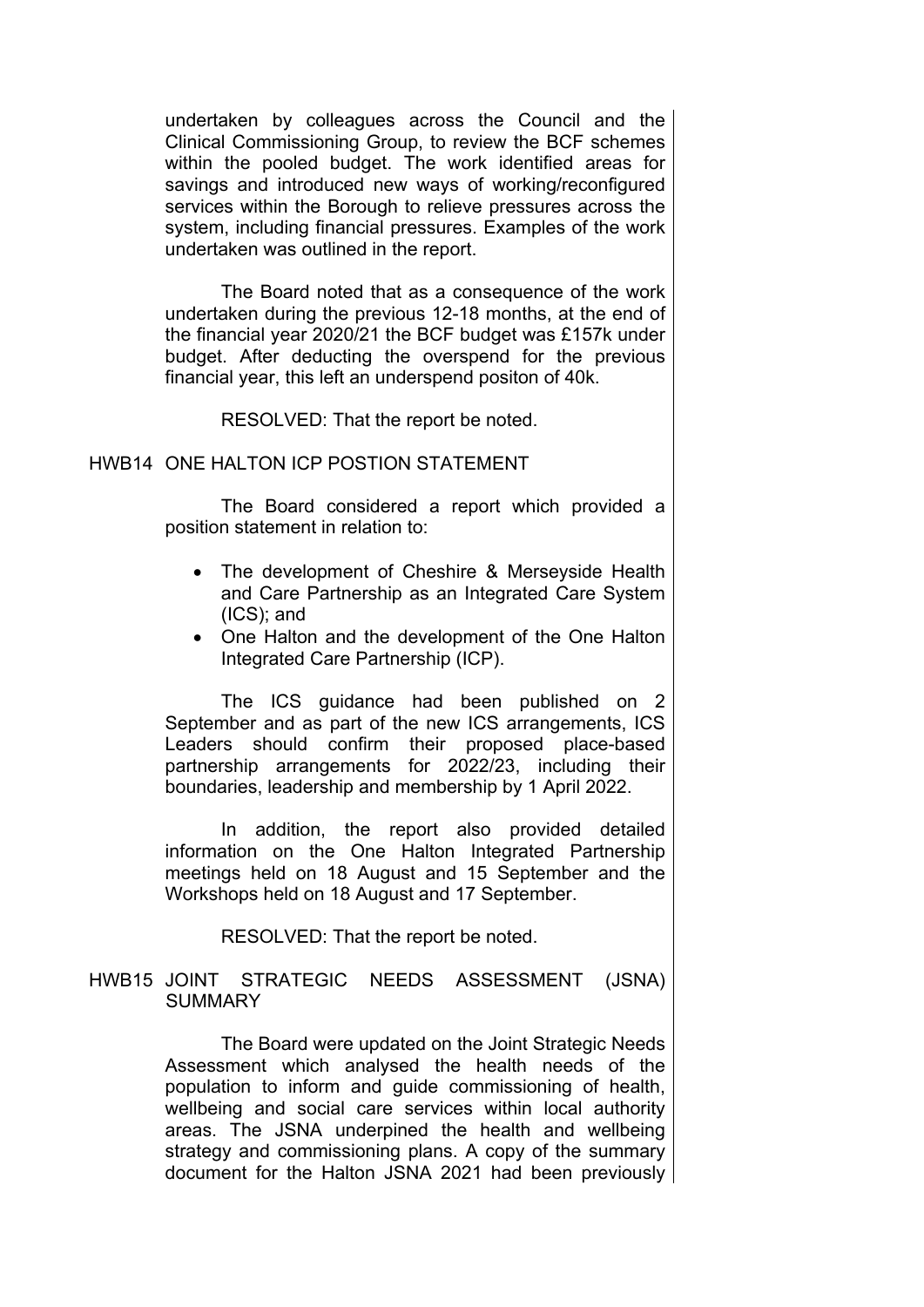circulated to the Board.

In 2012 the first executive summary of the JSNA mapped across the life course was presented. This approach had continued to receive good feedback from various partnerships and stakeholders. As a consequence the revised annual summary had used broadly the same approach, updating data and information since the previous version.

The Board received an update on the latest published whole year data JSNA summary, which was for the period 2019/20. The update provided the Board with the highlights of the 2021 JSNA, those areas which had remained difficult to improve, those that had worsened and the developments for the JSNA going forward. It was also noted that the JSNA did not take into account the impacts of the Covid-19 pandemic as it was for the period 2019-2020.

The Board discussed the availability of NHS dentists in the Halton area and it was agreed that a report would be brought to a future meeting. In addition a report would also be brought to a future meeting on the outcomes of a recent Halton Healthwatch survey.

RESOLVED: That the report be noted and the draft summary document be approved for publication.

### HWB16 COVID VACCINE UPDATE

The Board considered a report of the Director of Public Health, which provided an update on the Covid vaccination programme for Halton. As of 13 September:

- 90.48% of eligible people in Halton have had their first dose of vaccination and 82.51% of eligible people have had their second dose of vaccine;
- Around 50% of 16/17 year olds were vaccinated;
- the 12-15 year olds vaccination programme had also began;
- the booster vaccine had began to be rolled out to those in high risk groups; and
- the flu vaccine programme had also begun.

RESOLVED: That the Health and Wellbeing Board note the content of the report.

HWB17 MARMOT REVIEW AND THE MARMOT COMMUNITY PROGRAMME